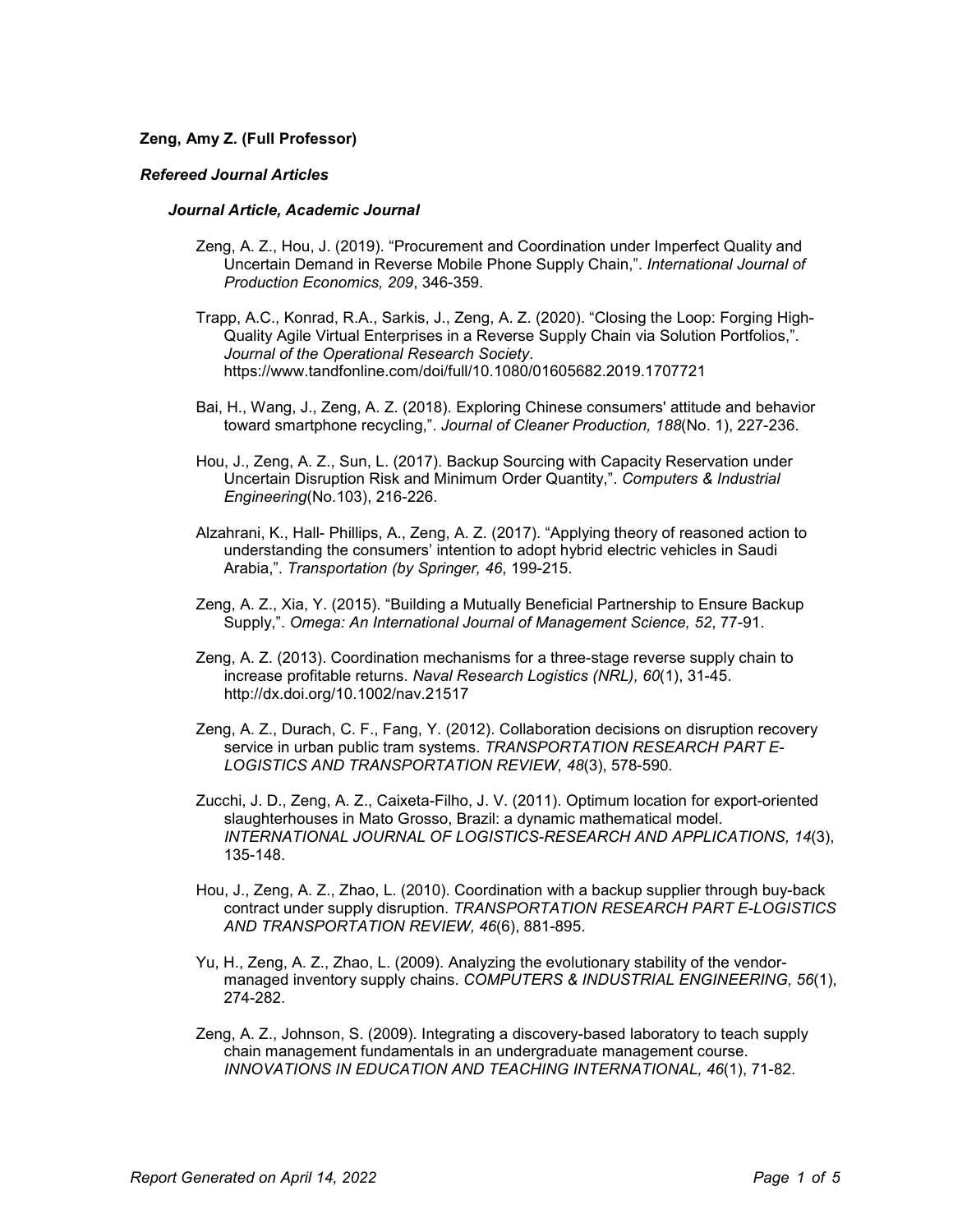- Yu, H., Zeng, A. Z., Zhao, L. (2009). Single or dual sourcing: decision-making in the presence of supply chain disruption risks. *OMEGA-INTERNATIONAL JOURNAL OF MANAGEMENT SCIENCE, 37*(4), 788-800.
- Hu, X., Li, Y., Guo, J., Sun, L., Zeng, A. Z. (2008). A simulation optimization algorithm with heuristic transformation and its application to vehicle routing problems. *INTERNATIONAL JOURNAL OF INNOVATIVE COMPUTING INFORMATION AND CONTROL, 4*(5), 1169- 1181.
- Liu, L. B., Berger, P., Zeng, A. Z., Gerstenfeld, A. (2008). Applying the analytic hierarchy process to the offshore outsourcing location decision. *SUPPLY CHAIN MANAGEMENT-AN INTERNATIONAL JOURNAL, 13*(6), 435-449.
- Hu, X., Huang, M., Zeng, A. Z. (2007). An intelligent solution system for a vehicle routing problem in urban distribution. *INTERNATIONAL JOURNAL OF INNOVATIVE COMPUTING INFORMATION AND CONTROL, 3*(1), 189-198.
- Berger, P.D., Zeng, A. Z. (2006). Single versus Multiple Sourcing in the Presence of Risks. *Journal of the Operational Research Society, 57*(3), 250-261.
- Hu, X., Wang, X., Sun, L., Zeng, A. Z. (2005). A Knowledge-based Supplier Selection System for Real-time E-commerce Order Processing,. *International Journal of Knowledge and Systems Science,, 2*(4), 1-8.
- Berger, P.D., Gerstenfeld, A., Zeng, A. Z. (2005). The Optimal Use of Standby Suppliers: A Decision-Analysis Approach. *8*(1), 67-79.
- Berger, P.D., Gerstenfeld, A., Zeng, A. Z. (2004). How Many Suppliers Are Best: A Decision-Analysis Approach. *Omega: the International Journal of Management Science, 32*(1), 9- 15.
- Zeng, A. Z., Rossetti, C. (2003). Developing a Framework for Evaluating Logistics Cost in Global Sourcing Processes : An Implementation and Insights. *," International Journal of Physical Distribution and Logistics Management,, 33*(9), 785-803.
- Zeng, A. Z. (2003). Global Sourcing: Process and Design for Efficient Management. *Supply Chain Management: An International Journal, 8*(4), 367-379.
- Geunes, J., Zeng, A. Z. (2001). Impacts of Inventory Shortage Policies on the Variability of Transportation Requirements in a Two-Stage Distribution Systems. *European Journal of Operational Research, 129*(2), 299-310.
- Weng, Z.K., Zeng, A. Z. (2001). The Role of Quantity Discounts in the Presence of Heterogeneous Buyers. *Annals of Operations Research, 107*, 369-383.
- Zeng, A. Z. (2000). A Synthetic Study of Sourcing Strategies. *Industrial Management & Data Systems, 100*(5), 219-226.

# *Journal Article, Professional Journal*

- Zeng, A. Z., Pathak, B. (2003). Achieving Information Integration in Supply Chain Management through B2B E-hubs: Concepts and Analyses. *Industrial management & Data Systems, 103*(9), 657-665.
- Geunes, J., Zeng, A. Z. (2003). Optimizing Supply Shortage Decisions in Base-Stock Distribution Operations. *Journal of Global Optimization, 26*, 25-42.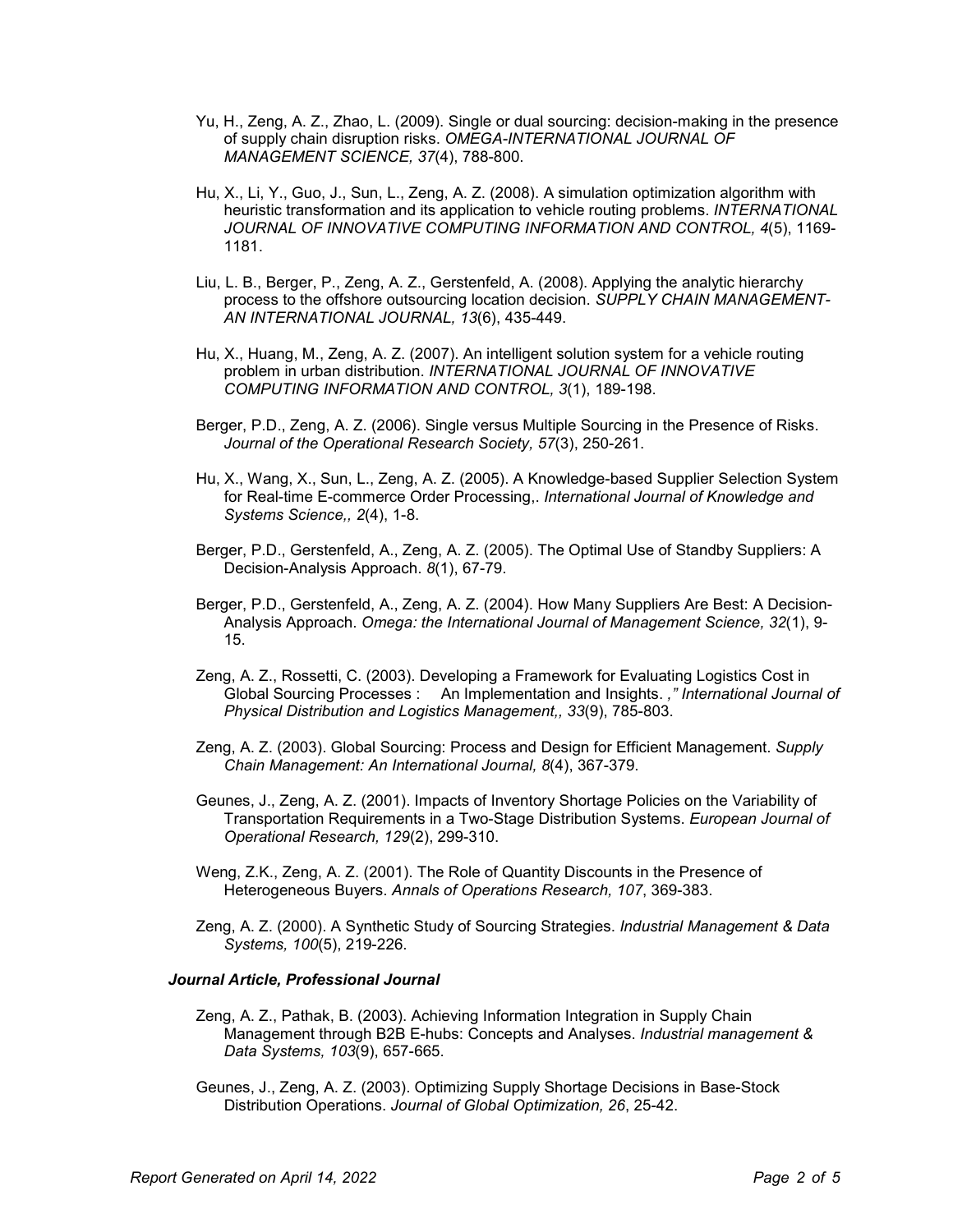- Zeng, A. Z., Mahan, M., Fluet, N. (2002). Designing a Warehouse Layout to Facilitate Order Fulfillment Process: An Industrial Distributor's Experience. *Production and Inventory Management Journal, 43*(3-4), 83-88.
- Buzby, C.M., Gerstenfeld, A., Voss, L.E., Zeng, A. Z. (2002). Using Lean Principles to Streamline the Quotation Process: A Case Study. *Industrial Management & Data Systems, 102*(9), 513-520.
- Zeng, A. Z. (2001). A Partial Backordering Approach to Inventory Control. *Production Planning and Control, 12*(7), 660-668.
- Zeng, A. Z. (2000). The Efficiency of Using the Fill-Rate Criterion to Determine Safety Stock: A Theoretical Perspective and a Case Study. *Production and Inventory Management Journal, 41*(2), 41-44.

## *Book Chapters*

#### *Book, Chapter in Scholarly Book-New*

- Zeng, A. Z., Hou, J. (2018). "Collaboration and Coordination in Sustainable Supply Chains,". In J. Sarkis (Ed.), *Handbook on Sustainable Supply Chains*. Cheltenham: Edward Elger Pbulishing.
- Hou, J., Zeng, A. Z., Zhao, L. (2011). Revenue Sharing in a Two-Stage Supply Chain with Linear Stepwise Unit Inventory Holding Cost. *Supply Chain Optimization, Management and Integration* (pp. 254-274). IGI Global. http://dx.doi.org/10.4018/978-1-60960-135- 5.ch018

# *Conference Proceedings*

## *Conference Proceeding*

- Feng, Y., Zeng, A. Z. (2015). *Long-term Collaboration Mechanism for Disruption Recovery Service in Public Tram Systems,"* (vol. 60, pp. 1337-1346). Procedia Computer Science.
- Hu, J., Zeng, A. Z., Zhao, L. (2009). *A comparative study of the public health emergency management mechanisms between US and China* (pp. 6532-+).
- Zeng, A. Z., Hou, J., Zhao, L. (2007). *Coordination through revenue sharing and bargaining in a two-stage supply chain* (pp. 38-+).

#### *Presentations*

- Zeng, Amy Z (Presenter & Author), 2018 International Conference of the African Federation of Operational Research Societies, ""From the World's Manufacturing Center to the World's Innovation Lab: New Business Trends in China and Implications for Scholarship,"," African Federation of Operational Research Sociery, Tunis, Tunisia. (July 2018).
- Zeng, Amy Z (Presenter & Author), EURO 2018: the 29th European Conference on Operations Research, ""Collaboration and Coordination Mechanism Design and Practice in Sustainable Supply Chains,"," European Association of Operational Research Society, Valencia, Spain. (July 2018).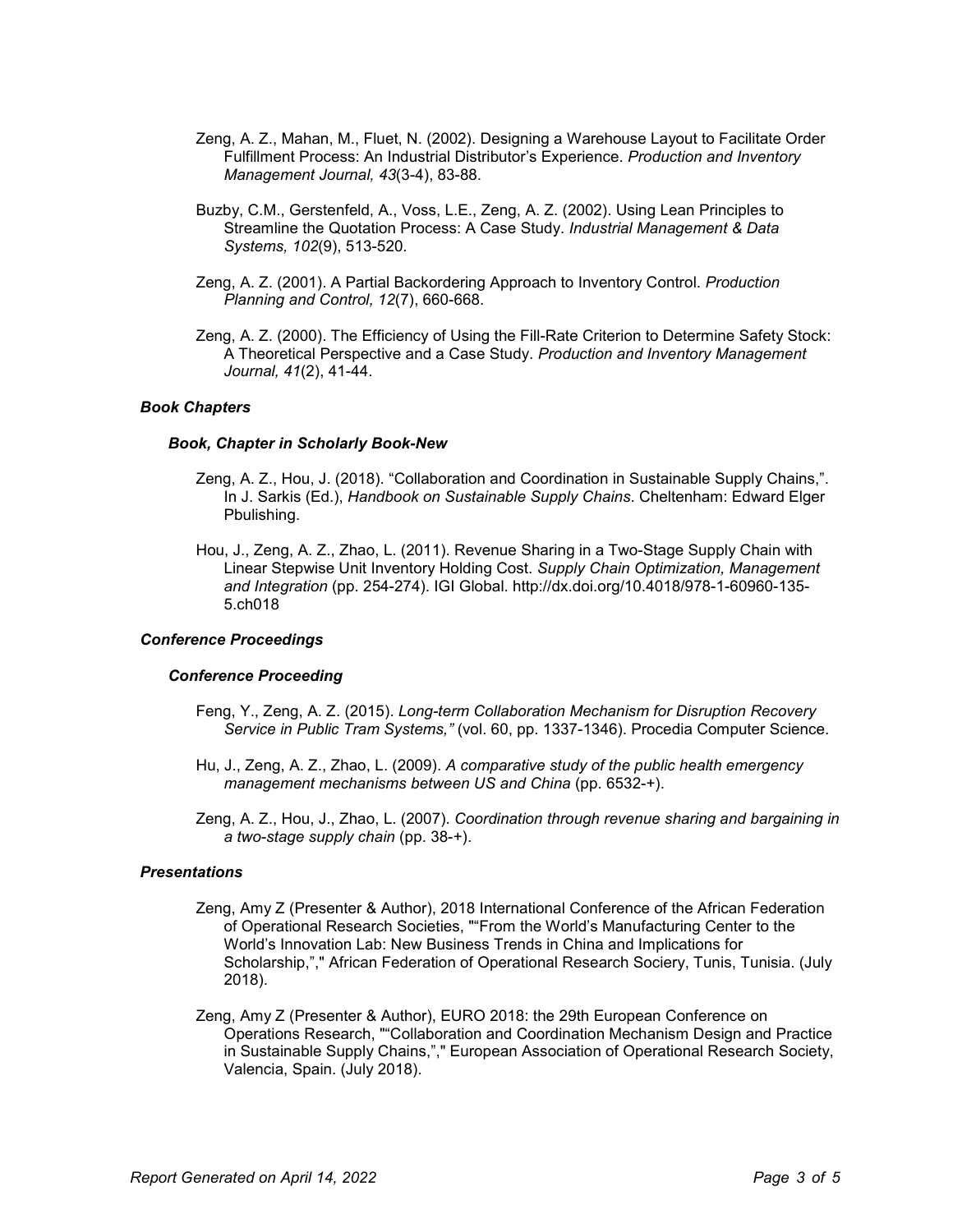- Zeng, Amy Z (Presenter & Author), Supply Chain Management Conference, "Supply Chain Management in Digital Age: Opportunities and Hot Topics," School of Business, Hunan University, Changsha, Hunan Province China. (June 16, 2017).
- Zeng, Amy Z (Presenter & Author), 2017 POMS Annual conference, "Sourcing with Capacity Reservation under Uncertain Disruption Risk and Minimum Order Quantity,"," Production and Operations Management Society (POMS), Seattle, WA. (May 2017).
- Zeng, Amy Z (Presenter & Author), Northeast Decision Sciences Conference, ""Exploring the Values of Industry Sponsored Student Projects in Business Education and Research,"," Northeast Decision Sciences Institute, Springfield, MA. (March 2017).
- Zeng, Amy Z (Presenter & Author), Northeast Decision Sciences Conference, ""Educational Games in Operations Management, Logistics and Supply Chain Management: A Multistakeholders' Perspective,"," Northeast Decision Sciences Institute, Springfield, MA. (March 2017).
- Zeng, Amy Z (Presenter & Author), 19th International Symposium on Inventory Research, ""Procurement and Coordination under Imperfect Quality and Uncertain Demand in Reverse Mobile Phone Supply Chain,"," International Society for Inventory Research, Budapest, Hungary. (August 2016).
- Zeng, Amy Z (Presenter & Author), 21st International Symposium on Logistics, "8."Integrating Entrepreneurship into Supply Chain Management Curriculum to Expand Students' Entrepreneurial Perspective,"," Industrial Engineering and Systems Management Institute, Kaohsiung, Taiwan. (July 2016).
- Zeng, Amy Z (Presenter & Author), Supply Chain Research Conference, ""Green/Sustainable Supply Chain Research and an Educational Perspective on Supply Chain Management and Entrepreneurship,"," the School of Management, Xi'an Jiaotong University, Xi'an, SHA 710049, China. (July 2016).
- Zeng, Amy Z, The 21st International Symposium on Logistics, "Integrating Entrepreneurship into Supply Chain Management Curriculum to Expand Students' Entrepreneurial Mindset,," International Symposium on Logistics, Kaohsiung, Taiwan. (July 2016).
- Zeng, Amy Z (Presenter & Author), Supply Chain Conference, "Key Supply Chain Management Issues: A CRAFT Framework,," School of Management/Beihang University, Beijing, China. (July 1, 2016).
- Zeng, Amy Z (Author Only), Hou, J. (Author Only), 23rd International EurOMA Conference, ""Reverse Mobile Phone Supply Chain Channel Structure, Decision and Coordination"," EurOMA, Trondheim, Norway. (June 2016).
- Zeng, Amy Z (Presenter & Author), 27th Annual Conference of Production and Operations Management Society,, ", "Second-hand Mobile Phone Supply Chain Design, Decision and Coordination,"," Production and Operations Management Society, Orlando, FL. (May 2016).
- Zeng, Amy Z (Presenter & Author), Advanced Industrial Biomanufacturing Symposium, ""Supply Chain Issues in Biomanufacturing Industry: A CRAFT Framework,"," BETC - Biomanufacturing Education & Training Center at WPI, Worcester, MA. (April 2016).
- Zeng, Amy Z (Presenter & Author), 2015 Annual Conference of Decision Sciences Institute, ""Integrating Entrepreneurship into Supply Chain Management and Logistics Curriculum